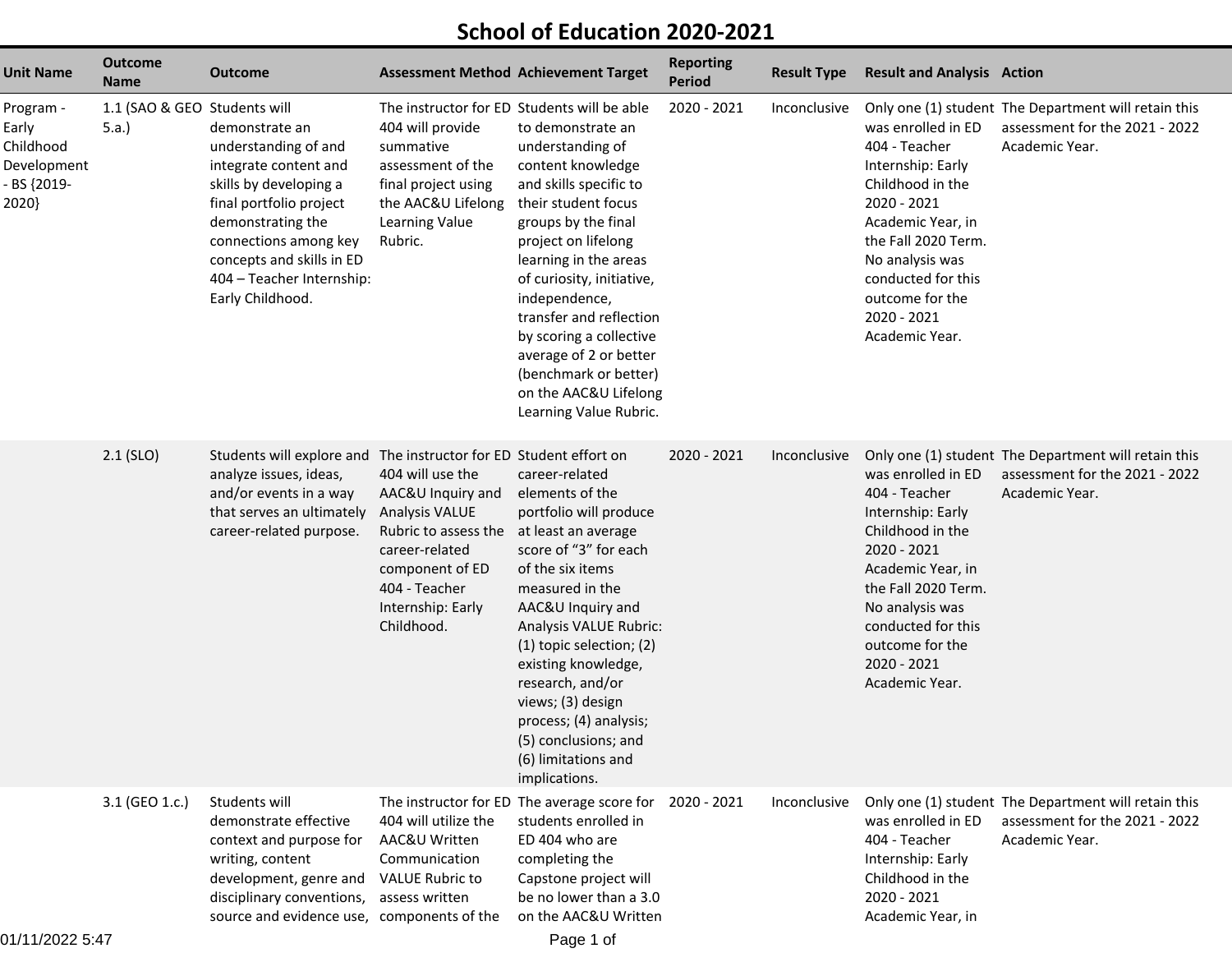| <b>Unit Name</b> | <b>Outcome</b><br><b>Name</b> | <b>Outcome</b>                                                                                                                                                                                                                         | <b>Assessment Method Achievement Target</b>                                                                                                                                                                                                                                                                                                                                |                                                                                                                                                                                                                                                                     | <b>Reporting</b><br><b>Period</b> | <b>Result Type</b> | <b>Result and Analysis Action</b>                                                                                                                                                              |                                                                                                          |
|------------------|-------------------------------|----------------------------------------------------------------------------------------------------------------------------------------------------------------------------------------------------------------------------------------|----------------------------------------------------------------------------------------------------------------------------------------------------------------------------------------------------------------------------------------------------------------------------------------------------------------------------------------------------------------------------|---------------------------------------------------------------------------------------------------------------------------------------------------------------------------------------------------------------------------------------------------------------------|-----------------------------------|--------------------|------------------------------------------------------------------------------------------------------------------------------------------------------------------------------------------------|----------------------------------------------------------------------------------------------------------|
|                  | 3.1 (GEO 1.c.)                | and control of syntax and student's portfolio<br>mechanics.                                                                                                                                                                            | project.                                                                                                                                                                                                                                                                                                                                                                   | Communication<br><b>VALUE Rubric.</b>                                                                                                                                                                                                                               | 2020 - 2021                       | Inconclusive       | the Fall 2020 Term.<br>No analysis was<br>conducted for this<br>outcome for the<br>2020 - 2021<br>Academic Year.                                                                               | The Department will retain this<br>assessment for the 2021 - 2022<br>Academic Year.                      |
|                  | 4.1 (PO 4.d.)                 | Students will<br>demonstrate that they<br>value the program's<br>design and are satisfied<br>with the culmination of<br>their undergraduate<br>academic preparation<br>through the Early<br>Childhood Development<br>program's design. | As a measure of<br>program quality<br>students will report<br>understanding and<br>satisfaction on 10<br>binary (yes/no)<br>survey items<br>concerning the<br>integration of their<br>student focus<br>groups as the<br>culmination of their<br>undergraduate<br>academic<br>preparation<br>represented by the<br>completion of a final<br>portfolio project in<br>ED 404. | 80% of students will<br>indicate that they are<br>pleased with the<br>culmination of their<br>undergraduate<br>academic preparation<br>after completion of<br>the final portfolio<br>project in ED 404 on<br>80% (4) of related<br>binary (yes/no) survey<br>items. | 2020 - 2021                       | Inconclusive       | was enrolled in ED<br>404 - Teacher<br>Internship: Early<br>Childhood in the<br>2020 - 2021<br>Academic Year, in<br>the Fall 2020 Term.<br>No assessment was<br>performed for this<br>outcome. | Only one (1) student The Department will retain this<br>assessment for the 2021 - 2022<br>Academic Year. |
|                  |                               |                                                                                                                                                                                                                                        | As a measure of<br>program quality<br>students will report<br>understanding and<br>satisfaction on 10<br>binary (yes/no)<br>survey items<br>concerning the<br>integration of their<br>student focus<br>groups as the<br>culmination of their<br>undergraduate<br>academic<br>preparation<br>represented by the<br>completion of a final<br>portfolio project in<br>ED 404. | 80% of students will<br>indicate that they<br>understand the<br>culmination of their<br>undergraduate<br>academic preparation<br>after completion of<br>the final portfolio<br>project in ED 404 on<br>80% (4) of related<br>binary (yes/no) survey<br>items.       | 2020 - 2021                       | Inconclusive       | was enrolled in ED<br>404 - Teacher<br>Internship: Early<br>Childhood in the<br>2020 - 2021<br>Academic Year, in<br>the Fall 2020 Term.<br>No assessment was<br>performed for this<br>outcome. | Only one (1) student The Department will retain this<br>assessment for the 2021 - 2022<br>Academic Year. |
| Program -        | 1.1(RO)                       | Students will                                                                                                                                                                                                                          | The instructor for ED Students will                                                                                                                                                                                                                                                                                                                                        |                                                                                                                                                                                                                                                                     | 2020 - 2021                       | <b>Target Not</b>  | Only 4 of 13                                                                                                                                                                                   | All assessments will be reviewed as                                                                      |
|                  |                               |                                                                                                                                                                                                                                        |                                                                                                                                                                                                                                                                                                                                                                            |                                                                                                                                                                                                                                                                     |                                   |                    |                                                                                                                                                                                                |                                                                                                          |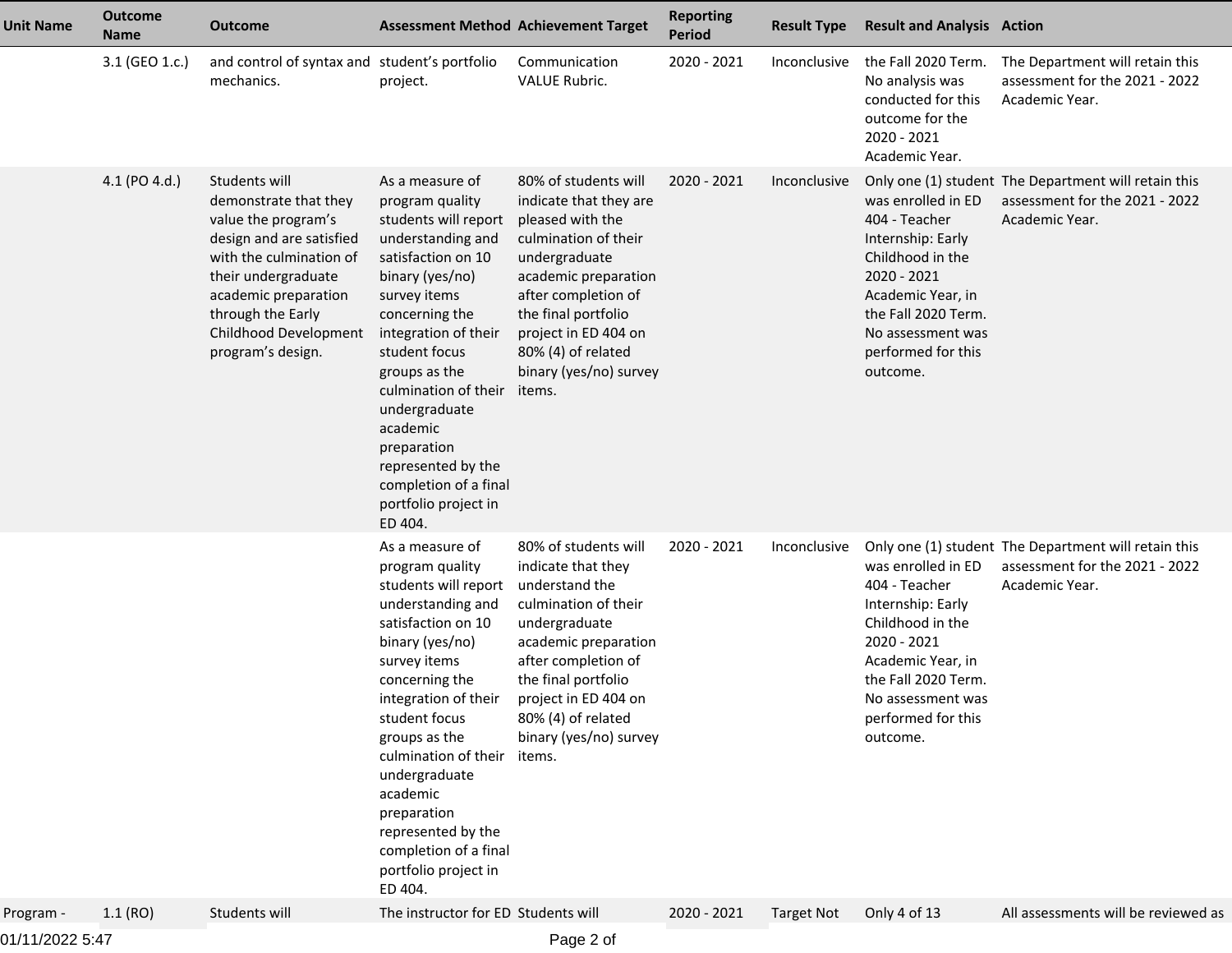| <b>Unit Name</b>                                                                                                           | <b>Outcome</b><br><b>Name</b> | Outcome                                                                                                                                                                                                                                                                                                                                                   | <b>Assessment Method Achievement Target</b>                                                                                                                                                                                                                                                                                                                                                                                                                              |                                                                                                                                                                                                                                                                                                                                                                                                                                                                                                                                   | <b>Reporting</b><br><b>Period</b> | <b>Result Type</b> | <b>Result and Analysis Action</b>                                                                                                                                                                                                                                                                    |                                                                                                                                                                                                                                                                                                                                                                                                                                                                                                                                                                                                                                                                                                                                                                                         |
|----------------------------------------------------------------------------------------------------------------------------|-------------------------------|-----------------------------------------------------------------------------------------------------------------------------------------------------------------------------------------------------------------------------------------------------------------------------------------------------------------------------------------------------------|--------------------------------------------------------------------------------------------------------------------------------------------------------------------------------------------------------------------------------------------------------------------------------------------------------------------------------------------------------------------------------------------------------------------------------------------------------------------------|-----------------------------------------------------------------------------------------------------------------------------------------------------------------------------------------------------------------------------------------------------------------------------------------------------------------------------------------------------------------------------------------------------------------------------------------------------------------------------------------------------------------------------------|-----------------------------------|--------------------|------------------------------------------------------------------------------------------------------------------------------------------------------------------------------------------------------------------------------------------------------------------------------------------------------|-----------------------------------------------------------------------------------------------------------------------------------------------------------------------------------------------------------------------------------------------------------------------------------------------------------------------------------------------------------------------------------------------------------------------------------------------------------------------------------------------------------------------------------------------------------------------------------------------------------------------------------------------------------------------------------------------------------------------------------------------------------------------------------------|
| Education -<br>(including<br><b>Gifted Studies</b><br>and<br>Reading/Litera<br>су<br>Certificates) -<br>ME {2018-<br>2019} | 1.1(RO)                       | demonstrate their<br>proficiencies to<br>understand and apply<br>knowledge and skills<br>appropriate to their<br>professional field of<br>specialization so that<br>learning and<br>development<br>opportunities for P-12<br>students are enhanced<br>through the development<br>of a research study in the<br>field of their specified<br>concentration. | 600 will assess and<br>grade the research<br>project presented by<br>the student(s)<br>utilizing the<br>Research Project<br>Rubric.                                                                                                                                                                                                                                                                                                                                      | demonstrate their<br>proficiencies to<br>understand and apply<br>knowledge and skills<br>appropriate to their<br>professional field of<br>specialization so that<br>learning and<br>development<br>opportunities for all P-<br>12 students are<br>enhanced through the<br>development of a<br>research study in the<br>field of their specified<br>concentration by<br>scoring an average of<br>86% or higher on the<br>Research Project<br>Rubric in ED 600,<br>Leadership through<br>Action Research for<br>School Improvement. | 2020 - 2021                       | Met                | students earned<br>86% or higher on<br>Rubric in ED 600 in<br>Fall 2020, and 7 of<br>15 students earned<br>86% or higher on<br>Rubric in ED 600 in<br>Spring 2021.<br>Altogether, only 11<br>of 28 students, or<br>39% of all students<br>2020-2021<br>academic year.                                | a part of program curricular and<br>assessment mapping. For now, the<br>the Research Project department will retain this<br>assessment. The Education<br>graduate faculty, working in<br>coordination with the dean and<br>interim department chair, have<br>the Research Project determined the M.Ed. with<br>concentrations in Educational<br>Leadership, Gifted Studies, and<br>Reading/Literacy is no longer viable<br>and have recommended to<br>Graduate Council the suspension of<br>who completed this all three areas of concentration<br>assessment, earned (approved by GC, the Provost and<br>86% or higher in the President, Spring 2021). The M.Ed.<br>in Education will be converted to a<br>Curriculum and Instruction model--<br>new assessments will be<br>developed. |
|                                                                                                                            | 1.2 (PO 2.e.)                 | The Master's of<br><b>Education in Education</b><br>academic program will<br>provide internship<br>opportunities for its<br>students to form<br>meaningful professional<br>partnerships.                                                                                                                                                                  | At the end of the<br>academic year, the<br>Division Head will<br>analyze the data<br>from the Student<br><b>Course Evaluations</b><br>for ED 697 and ED<br>699 and report out<br>collectively the<br>students' response<br>to the question:<br>"Please read the<br>statement carefully<br>and select only one<br>response: My<br>internship<br>experience provided<br>me with knowledge<br>and/or skills that are<br>useful and practical<br>for establishing<br>meaning | 80% of students<br>participating the ED<br>697 and ED 699<br><b>Course Evaluations</b><br>will state that they<br>either Strongly Agree<br>or Agree that their<br>internship experience<br>provided them with<br>knowledge and/or<br>skills that are useful<br>and practical for<br>establishing meaning<br>professional<br>partnerships.                                                                                                                                                                                         | 2020 - 2021                       | <b>Target Met</b>  | Overwhelmingly,<br>almost all (94%) of<br>those surveyed<br>indicated that their<br>internship<br>them with<br>knowledge and/or<br>skills that are useful<br>and practical for<br>establishing<br>meaningful<br>professional<br>partnerships with<br>responses of<br>"Strongly Agree" or<br>"Agree." | This is a very good assessment; the<br>department will retain this<br>assessment. The Education<br>graduate faculty, working in<br>coordination with the dean and<br>experience provided interim department chair, have<br>determined the M.Ed. with<br>concentrations in Educational<br>Leadership, Gifted Studies, and<br>Reading/Literacy is no longer viable<br>and have recommended to<br>Graduate Council the suspension of<br>all three areas of concentration<br>(approved by GC, the Provost and<br>President, Spring 2021). The M.Ed.<br>in Education will be converted to a<br>Curriculum and Instruction model--<br>new assessments will be<br>developed.                                                                                                                   |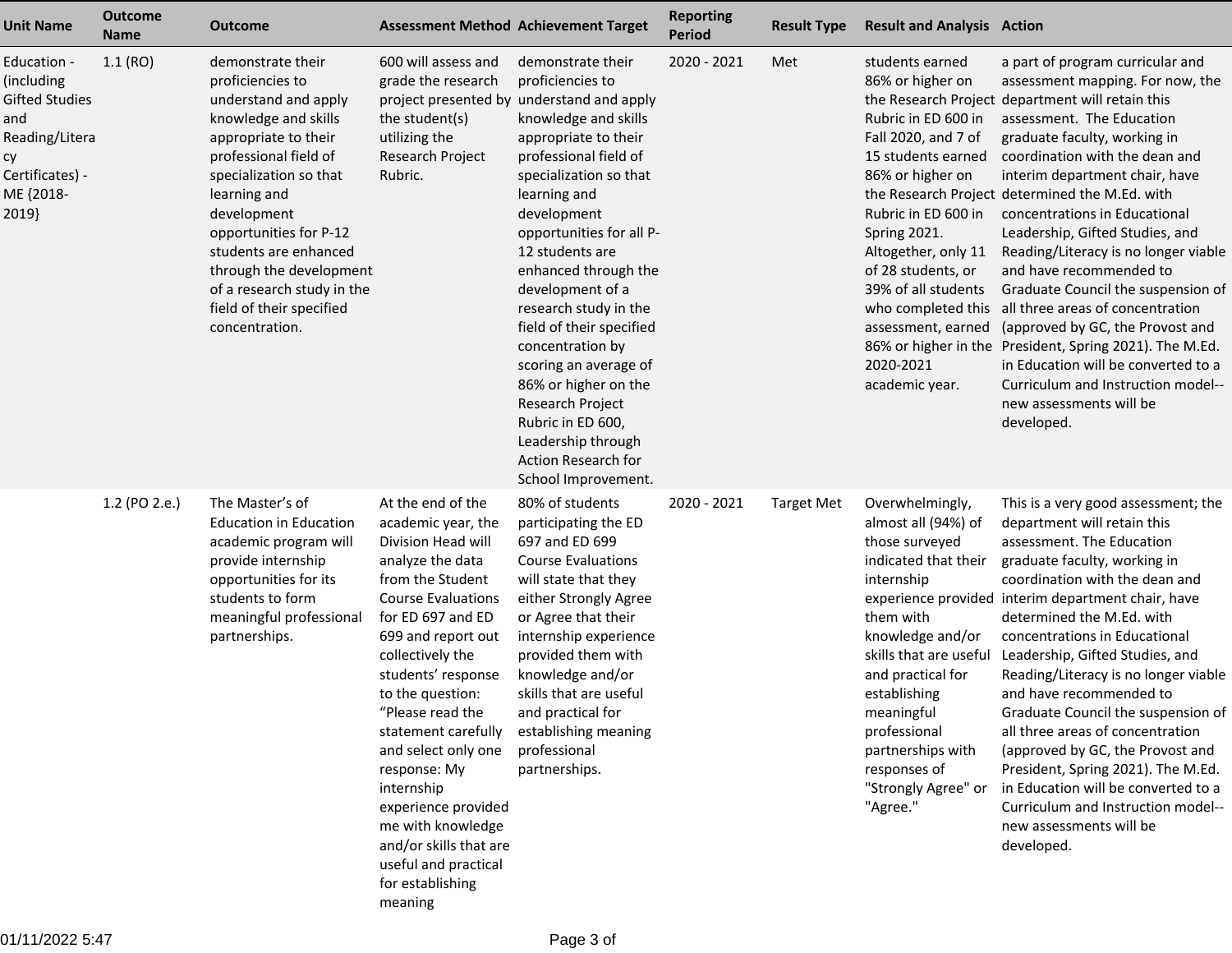| <b>Unit Name</b> | <b>Outcome</b><br><b>Name</b> | <b>Outcome</b>                                                                                                                                                                           | <b>Assessment Method Achievement Target</b>                                                                                                                                                                                       |                                                                                                                                                                                                                                                                                                                                           | <b>Reporting</b><br><b>Period</b> | <b>Result Type</b> | <b>Result and Analysis Action</b>                                                                                                                                                                                                                                                                    |                                                                                                                                                                                                                                                                                                                                                                                                                                                                                                                                                                                                                                                                       |
|------------------|-------------------------------|------------------------------------------------------------------------------------------------------------------------------------------------------------------------------------------|-----------------------------------------------------------------------------------------------------------------------------------------------------------------------------------------------------------------------------------|-------------------------------------------------------------------------------------------------------------------------------------------------------------------------------------------------------------------------------------------------------------------------------------------------------------------------------------------|-----------------------------------|--------------------|------------------------------------------------------------------------------------------------------------------------------------------------------------------------------------------------------------------------------------------------------------------------------------------------------|-----------------------------------------------------------------------------------------------------------------------------------------------------------------------------------------------------------------------------------------------------------------------------------------------------------------------------------------------------------------------------------------------------------------------------------------------------------------------------------------------------------------------------------------------------------------------------------------------------------------------------------------------------------------------|
|                  | 1.2 (PO 2.e.)                 | The Master's of<br><b>Education in Education</b><br>academic program will<br>provide internship<br>opportunities for its<br>students to form<br>meaningful professional<br>partnerships. | professional<br>partnerships.<br>{Strongly Agree;<br>Agree; Neither<br>Agree nor Disagree;<br>Disagree; Strongly<br>Disagree}"                                                                                                    | 80% of students<br>participating the ED<br>697 and ED 699<br><b>Course Evaluations</b><br>will state that they<br>either Strongly Agree<br>or Agree that their<br>internship experience<br>provided them with<br>knowledge and/or<br>skills that are useful<br>and practical for<br>establishing meaning<br>professional<br>partnerships. | 2020 - 2021                       | <b>Target Met</b>  | Overwhelmingly,<br>almost all (94%) of<br>those surveyed<br>indicated that their<br>internship<br>them with<br>knowledge and/or<br>skills that are useful<br>and practical for<br>establishing<br>meaningful<br>professional<br>partnerships with<br>responses of<br>"Strongly Agree" or<br>"Agree." | This is a very good assessment; the<br>department will retain this<br>assessment. The Education<br>graduate faculty, working in<br>coordination with the dean and<br>experience provided interim department chair, have<br>determined the M.Ed. with<br>concentrations in Educational<br>Leadership, Gifted Studies, and<br>Reading/Literacy is no longer viable<br>and have recommended to<br>Graduate Council the suspension of<br>all three areas of concentration<br>(approved by GC, the Provost and<br>President, Spring 2021). The M.Ed.<br>in Education will be converted to a<br>Curriculum and Instruction model--<br>new assessments will be<br>developed. |
|                  |                               |                                                                                                                                                                                          | The Division Head<br>will analyze the<br>Student Internship<br>Evaluations to<br>determine if the<br>internship<br>supervisors marked<br>"Yes" that they<br>would hire or<br>recommend to hire<br>the students for<br>employment. | Of those supervisors<br>participating in the<br>Student Internship<br>Evaluations, 80% will<br>indicate that they<br>would hire or<br>recommend to hire<br>the students for<br>employment.                                                                                                                                                | 2020 - 2021                       | Inconclusive       | No data was<br>collected.                                                                                                                                                                                                                                                                            | All assessments are being<br>reevaluated this year. Expectations<br>are that this assessment will be<br>retained by the Department.                                                                                                                                                                                                                                                                                                                                                                                                                                                                                                                                   |
|                  | 1.3 (SAO)                     | Students will successfully<br>complete the Master's of will use Banner to<br><b>Education in Education</b><br>degree program in a<br>timely manner, within six<br>years.                 | The Division Head<br>determine the<br>completion time of<br>the degree program<br>to determine if<br>achievement target years.<br>was met.                                                                                        | At least 80% of<br>students who<br>graduate from the<br>graduating students' Master's of Education<br>in Education will have<br>completed the degree<br>program within six                                                                                                                                                                | 2020 - 2021                       | <b>Target Met</b>  | All M.Ed. in<br>Education<br>time.                                                                                                                                                                                                                                                                   | The department will retain this<br>assessment. The Education<br>graduates, FA20 and graduate faculty, working in<br>SP21, graduated on coordination with the dean and<br>interim department chair, have<br>determined the M.Ed. with<br>concentrations in Educational<br>Leadership, Gifted Studies, and<br>Reading/Literacy is no longer viable<br>and have recommended to<br>Graduate Council the suspension of<br>all three areas of concentration<br>(approved by GC, the Provost and<br>President, Spring 2021). The M.Ed.                                                                                                                                       |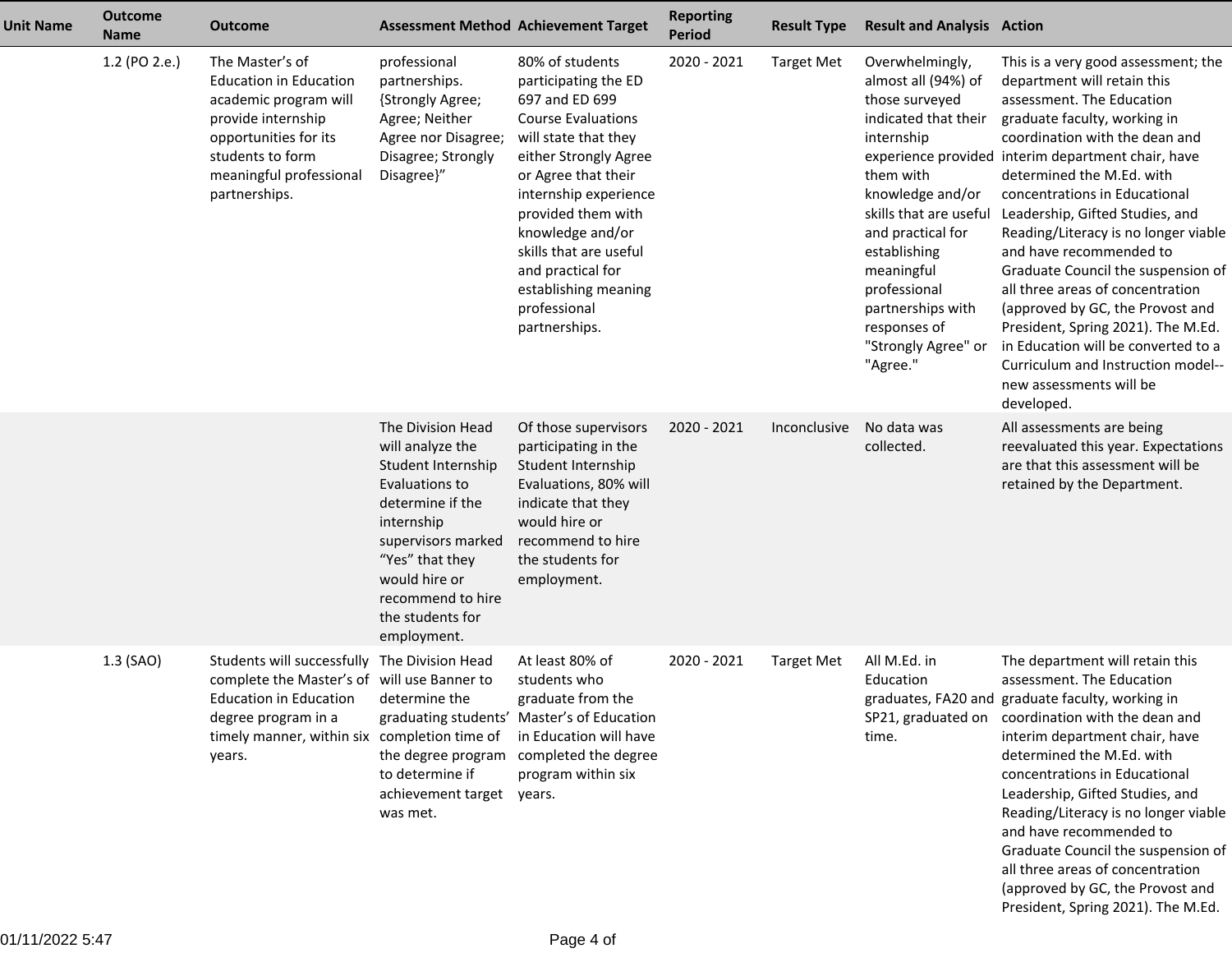| <b>Unit Name</b> | <b>Outcome</b><br><b>Name</b> | <b>Outcome</b>                                                                                                                                                                                                                                                                                                                                                                                                                                                                       | <b>Assessment Method Achievement Target</b>                                                                                                                                                                     |                                                                                                                                                                                                                                                                                                                                                                                                                                                                                                                                                  | <b>Reporting</b><br><b>Period</b> | <b>Result Type</b> | <b>Result and Analysis Action</b>                                   |                                                                                                                                                                                                                                                                                                                                                                                                                                                                                                                                                              |
|------------------|-------------------------------|--------------------------------------------------------------------------------------------------------------------------------------------------------------------------------------------------------------------------------------------------------------------------------------------------------------------------------------------------------------------------------------------------------------------------------------------------------------------------------------|-----------------------------------------------------------------------------------------------------------------------------------------------------------------------------------------------------------------|--------------------------------------------------------------------------------------------------------------------------------------------------------------------------------------------------------------------------------------------------------------------------------------------------------------------------------------------------------------------------------------------------------------------------------------------------------------------------------------------------------------------------------------------------|-----------------------------------|--------------------|---------------------------------------------------------------------|--------------------------------------------------------------------------------------------------------------------------------------------------------------------------------------------------------------------------------------------------------------------------------------------------------------------------------------------------------------------------------------------------------------------------------------------------------------------------------------------------------------------------------------------------------------|
|                  | 1.3 (SAO)                     | Students will successfully The Division Head<br>complete the Master's of will use Banner to<br><b>Education in Education</b><br>degree program in a<br>timely manner, within six completion time of<br>years.                                                                                                                                                                                                                                                                        | determine the<br>to determine if<br>achievement target years.<br>was met.                                                                                                                                       | At least 80% of<br>students who<br>graduate from the<br>graduating students' Master's of Education<br>in Education will have<br>the degree program completed the degree<br>program within six                                                                                                                                                                                                                                                                                                                                                    | 2020 - 2021                       | <b>Target Met</b>  | All M.Ed. in<br>Education<br>SP21, graduated on developed.<br>time. | in Education will be converted to a<br>Curriculum and Instruction model--<br>graduates, FA20 and new assessments will be                                                                                                                                                                                                                                                                                                                                                                                                                                     |
|                  | $2.1$ (SLO)                   | Students demonstrate an The instructor for ED Non-certification<br>understanding of and are 595 will assess and<br>able to apply knowledge<br>and skills specific to the<br><b>Gifted Studies</b><br>concentration by creating by the non-<br>a comprehensive<br>presentation highlighting<br>evidence-based<br>knowledge and strategies Education in<br>related to a relevant<br>issue/topic in gifted<br>education targeted at an<br>audience of appropriate<br>stakeholders (GS). | grade the<br>comprehensive<br>presentation given<br>certification<br>students in the<br>Master's of<br><b>Education Gifted</b><br><b>Studies</b><br>concentration using<br>the Advocacy Plan<br>Rubric.         | students in the<br>Master's of Education<br>in Education Gifted<br>Studies concentration<br>demonstrate an<br>understanding of and<br>are able to apply<br>knowledge and skills<br>specific to the Gifted<br>Studies concentration<br>by creating a<br>comprehensive<br>presentation<br>highlighting evidence-<br>based knowledge and<br>strategies related to a<br>relevant issue/topic in<br>gifted education<br>targetin an audience<br>of appropriate<br>stakeholders by<br>scoring "Acceptable or<br>above" on the<br>Advocacy Plan Rubric. | 2020 - 2021                       | Inconclusive       | ED 595 was not<br>taught in the FA20<br>and SP21 academic<br>terms. | The Education graduate faculty,<br>working in coordination with the<br>dean and interim department chair,<br>have determined the M.Ed. with<br>concentrations in Educational<br>Leadership, Gifted Studies, and<br>Reading/Literacy is no longer viable<br>and have recommended to<br>Graduate Council the suspension of<br>all three areas of concentration<br>(approved by GC, the Provost and<br>President, Spring 2021). The M.Ed.<br>in Education will be converted to a<br>Curriculum and Instruction model--<br>new assessments will be<br>developed. |
|                  | $2.2$ (SLO)                   | Students in the Gifted<br><b>Studies Certification</b><br>program will<br>demonstrate an<br>understanding of and are<br>able to apply knowledge<br>and skills specific to the<br><b>Gifted Studies</b><br>Certification by creating a Advocacy Plan<br>comprehensive<br>presentation highlighting                                                                                                                                                                                    | The instructor for ED Gifted Studies<br>595 will assess and<br>grade the<br>comprehensive<br>presentation given<br>by the Gifted Studies knowledge and skills<br>Certification<br>students using the<br>Rubric. | Certification students<br>demonstrate an<br>understanding of and<br>are able to apply<br>specific to the Gifted<br><b>Studies Certification</b><br>by creating a<br>comprehensive<br>presentation                                                                                                                                                                                                                                                                                                                                                | 2020 - 2021                       | Inconclusive       | ED 595 was not<br>taught in the FA20<br>and SP21 academic<br>terms. | The Education graduate faculty,<br>working in coordination with the<br>dean and interim department chair,<br>have determined the M.Ed. with<br>concentrations in Educational<br>Leadership, Gifted Studies, and<br>Reading/Literacy is no longer viable<br>and have recommended to<br>Graduate Council the suspension of<br>all three areas of concentration<br>(approved by GC, the Provost and                                                                                                                                                             |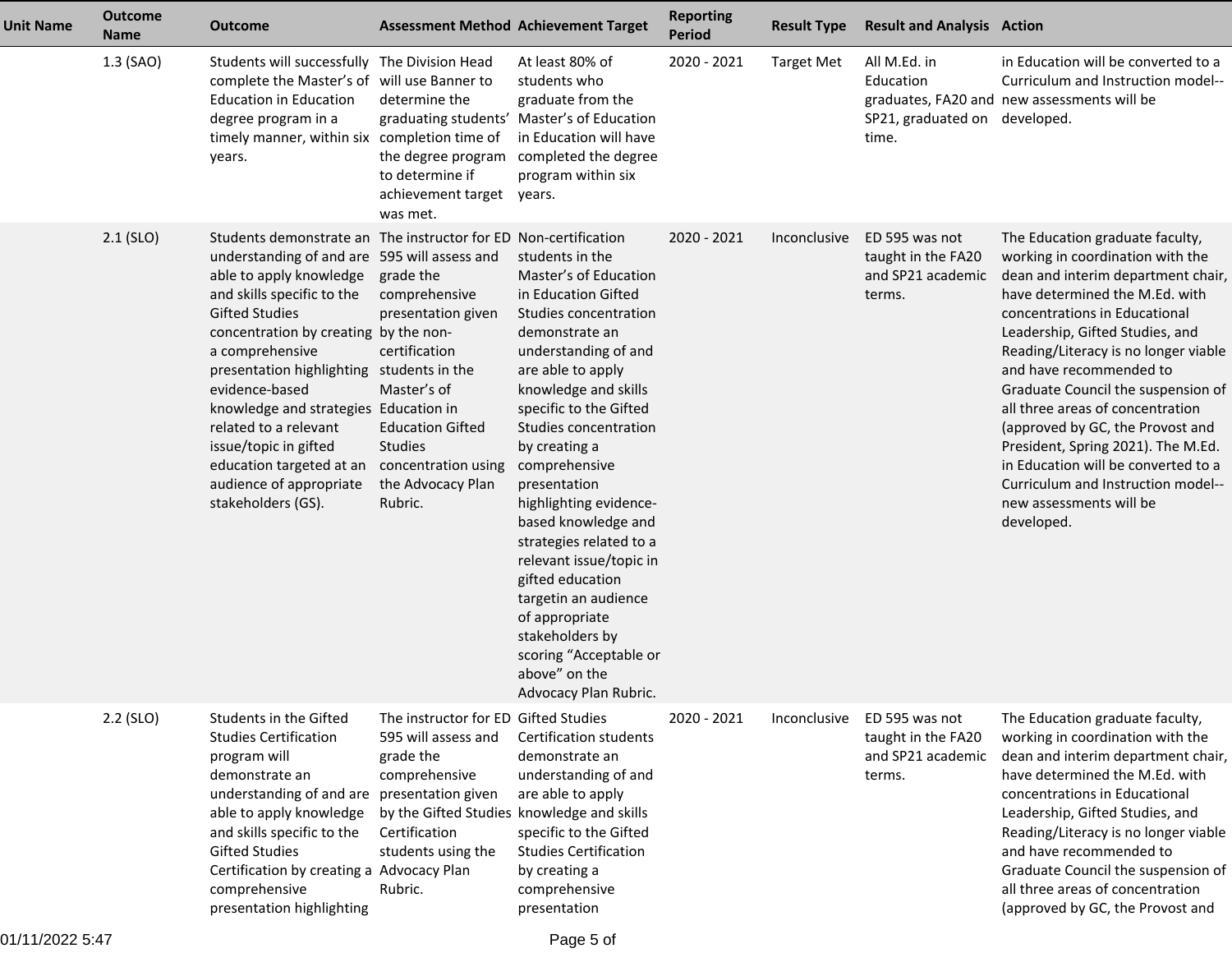| <b>Unit Name</b> | <b>Outcome</b><br><b>Name</b> | <b>Outcome</b>                                                                                                                                                                                                                  | <b>Assessment Method Achievement Target</b>                                                                                                                                                                                                                         |                                                                                                                                                                                                                                                                                                                                                                                                                       | <b>Reporting</b><br><b>Period</b> | <b>Result Type</b> | <b>Result and Analysis Action</b>                                                                                                                                                                                                                                                                                                                                                                                          |                                                                                                                                                                                                                                                                                                                                                                                                                                                                                                                                                              |
|------------------|-------------------------------|---------------------------------------------------------------------------------------------------------------------------------------------------------------------------------------------------------------------------------|---------------------------------------------------------------------------------------------------------------------------------------------------------------------------------------------------------------------------------------------------------------------|-----------------------------------------------------------------------------------------------------------------------------------------------------------------------------------------------------------------------------------------------------------------------------------------------------------------------------------------------------------------------------------------------------------------------|-----------------------------------|--------------------|----------------------------------------------------------------------------------------------------------------------------------------------------------------------------------------------------------------------------------------------------------------------------------------------------------------------------------------------------------------------------------------------------------------------------|--------------------------------------------------------------------------------------------------------------------------------------------------------------------------------------------------------------------------------------------------------------------------------------------------------------------------------------------------------------------------------------------------------------------------------------------------------------------------------------------------------------------------------------------------------------|
|                  | 2.2 (SLO)                     | evidence-based<br>knowledge and strategies 595 will assess and<br>related to a relevant<br>issue/topic in gifted<br>education targeting an<br>audience of appropriate<br>stakeholders (GS).                                     | grade the<br>comprehensive<br>presentation given<br>Certification<br>students using the<br>Advocacy Plan<br>Rubric.                                                                                                                                                 | The instructor for ED highlighting evidence-<br>based knowledge and<br>strategies related to a<br>relevant issue/topic in<br>gifted education<br>by the Gifted Studies targeting an audience<br>of appropriate<br>stakeholders by<br>scoring "Acceptable or<br>above" on the<br>Advocacy Plan Rubric.                                                                                                                 | 2020 - 2021                       | Inconclusive       | ED 595 was not<br>taught in the FA20<br>and SP21 academic<br>terms.                                                                                                                                                                                                                                                                                                                                                        | President, Spring 2021). The M.Ed.<br>in Education will be converted to a<br>Curriculum and Instruction model--<br>new assessments will be<br>developed.                                                                                                                                                                                                                                                                                                                                                                                                     |
|                  | $3.1$ (SLO)                   | Students will be able to<br>demonstrate an<br>understanding of and<br>apply knowledge and<br>skills specific to the<br><b>Educational Leadership</b><br>concentration by<br>completing a Curriculum<br>Program Evaluation (EL). | The instructor of ED<br>652, Leadership<br>through Curriculum<br>Development and<br>Supervision, will<br>assess and grade the an understanding of<br>Curriculum<br>Development<br>Assignment<br>completed by the<br>students using the<br><b>Evaluation Rubric.</b> | <b>Students completing</b><br>the Curriculum<br>Development<br>Assignment will be<br>able to demonstrate<br>and apply knowledge<br>and skills specific to<br>the Educational<br>Leadership<br>concentration by<br>Curriculum Program scoring an average of<br>86% or above on the<br>Curriculum Program<br><b>Evaluation Rubric in</b><br>ED 652, Leadership<br>through Curriculum<br>Development and<br>Supervision. | 2020 - 2021                       | <b>Target Met</b>  | Fifteen (15)<br>students completed<br>the Curriculum<br>Development<br>Assignment with 10<br>students (67%)<br>completed this<br>assignment at 86%<br>or better. For the<br>majority of<br>students, 2/3 of<br>students, met this<br>requirement.<br>However, given 1/3<br>did not meet the<br>requirement, the<br>department does<br>need to review why<br>such a large<br>percentage did not<br>meet the<br>requirement. | The Education graduate faculty,<br>working in coordination with the<br>dean and interim department chair,<br>have determined the M.Ed. with<br>concentrations in Educational<br>Leadership, Gifted Studies, and<br>Reading/Literacy is no longer viable<br>and have recommended to<br>Graduate Council the suspension of<br>all three areas of concentration<br>(approved by GC, the Provost and<br>President, Spring 2021). The M.Ed.<br>in Education will be converted to a<br>Curriculum and Instruction model--<br>new assessments will be<br>developed. |
|                  | 4.1 (SLO)                     | Students will be able to<br>demonstrate an<br>understanding of and<br>apply knowledge and<br>skills specific to their<br>Reading/Literacy<br>concentration by<br>completing a Literacy<br>Position Statement (RL).              | The instructor for FD Non-certification<br>527 will assess and<br>grade the non-<br>certification<br>students' Literacy<br><b>Position Statement</b><br>Final Project Rubric<br>assignment using<br>the ED 527 Final<br>Project Rubric.                             | students demonstrate<br>an understanding of<br>and are able to apply<br>knowledge and skills<br>specific to the<br>Reading/Literacy<br>concentration by<br>creating a Literacy<br><b>Position Statement</b><br>highlighting evidence-<br>based knowledge and                                                                                                                                                          | 2020 - 2021                       | Inconclusive       | Only 1<br>Reading/literacy<br>student was<br>enrolled.                                                                                                                                                                                                                                                                                                                                                                     | The Education graduate faculty,<br>working in coordination with the<br>dean and interim department chair,<br>have determined the M.Ed. with<br>concentrations in Educational<br>Leadership, Gifted Studies, and<br>Reading/Literacy is no longer viable<br>and have recommended to<br>Graduate Council the suspension of<br>all three areas of concentration<br>(approved by GC, the Provost and<br>President, Spring 2021). The M.Ed.                                                                                                                       |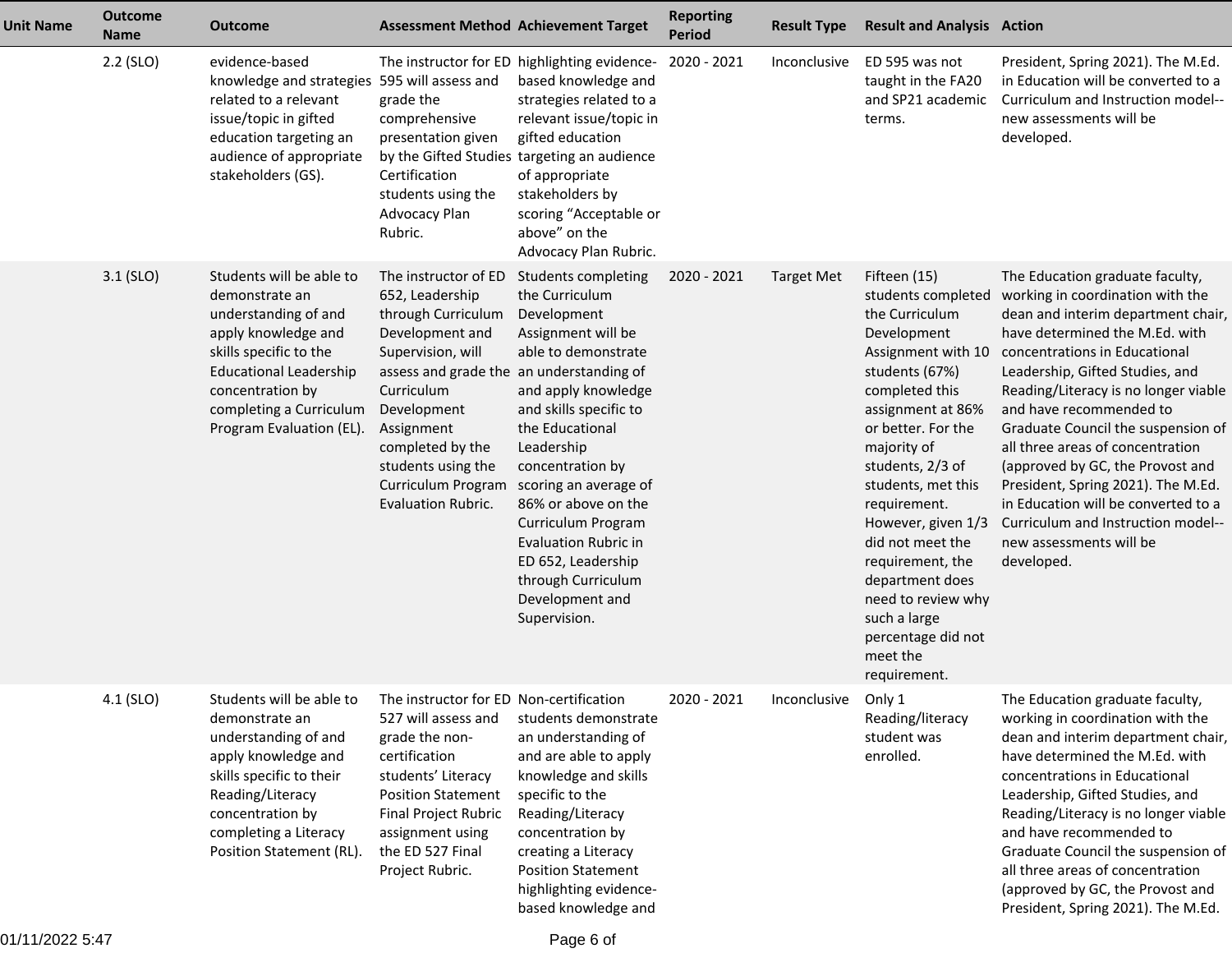| <b>Unit Name</b>                                           | <b>Outcome</b><br><b>Name</b> | <b>Outcome</b>                                                                                                                                                                                                                                                       | <b>Assessment Method Achievement Target</b>                                                                                                                                                                                                           |                                                                                                                                                                                                                                                                                                                                                                                                                                                                                                         | <b>Reporting</b><br><b>Period</b> | <b>Result Type</b> | <b>Result and Analysis Action</b>                                                                                                                                                                                                                     |                                                                                                                                                                                                                                                                                                                                                                                                                                                                                                                                                                                  |
|------------------------------------------------------------|-------------------------------|----------------------------------------------------------------------------------------------------------------------------------------------------------------------------------------------------------------------------------------------------------------------|-------------------------------------------------------------------------------------------------------------------------------------------------------------------------------------------------------------------------------------------------------|---------------------------------------------------------------------------------------------------------------------------------------------------------------------------------------------------------------------------------------------------------------------------------------------------------------------------------------------------------------------------------------------------------------------------------------------------------------------------------------------------------|-----------------------------------|--------------------|-------------------------------------------------------------------------------------------------------------------------------------------------------------------------------------------------------------------------------------------------------|----------------------------------------------------------------------------------------------------------------------------------------------------------------------------------------------------------------------------------------------------------------------------------------------------------------------------------------------------------------------------------------------------------------------------------------------------------------------------------------------------------------------------------------------------------------------------------|
|                                                            | 4.1 (SLO)                     | Students will be able to<br>demonstrate an<br>understanding of and<br>apply knowledge and<br>skills specific to their<br>Reading/Literacy<br>concentration by<br>completing a Literacy<br>Position Statement (RL).                                                   | 527 will assess and<br>grade the non-<br>certification<br>students' Literacy<br><b>Position Statement</b><br>Final Project Rubric<br>assignment using<br>the ED 527 Final<br>Project Rubric.                                                          | The instructor for ED strategies related to a 2020 - 2021<br>relevant issue/topic in<br>Reading/Literacy<br>targeting an audience<br>of appropriate<br>stakeholders by<br>scoring "Acceptable or<br>above" on the ED 527<br>Final Project Rubric.                                                                                                                                                                                                                                                       |                                   | Inconclusive       | Only 1<br>Reading/literacy<br>student was<br>enrolled.                                                                                                                                                                                                | in Education will be converted to a<br>Curriculum and Instruction model--<br>new assessments will be<br>developed.                                                                                                                                                                                                                                                                                                                                                                                                                                                               |
|                                                            | 4.2 (SLO)                     | Students in the<br>Reading/Literacy<br>Certification program will<br>be able to demonstrate<br>an understanding of and<br>apply knowledge and<br>skills specific to the<br>Reading/Literacy<br>concentration by<br>completing a Literacy<br>Position Statement (RL). | The instructor for ED Reading/Literacy<br>527 will assess and<br>grade the<br>Reading/Literacy<br>Certification<br>students' Literacy<br><b>Position Statement</b><br>Final Project Rubric<br>assignment using<br>the ED 527 Final<br>Project Rubric. | <b>Certification students</b><br>demonstrate an<br>understanding of and<br>are able to apply<br>knowledge and skills<br>specific to the<br>Reading/Literacy<br>concentration by<br>creating a Literacy<br><b>Position Statement</b><br>highlighting evidence-<br>based knowledge and<br>strategies related to a<br>relevant issue/topic in<br>Reading/Literacy<br>targeting an audience<br>of appropriate<br>stakeholders by<br>scoring "Acceptable or<br>above" on the ED 527<br>Final Project Rubric. | 2020 - 2021                       | Inconclusive       | Certification<br>students enrolled in<br>this course during<br>this time.                                                                                                                                                                             | No Reading/Literacy The Education graduate faculty,<br>working in coordination with the<br>dean and interim department chair,<br>have determined the M.Ed. with<br>concentrations in Educational<br>Leadership, Gifted Studies, and<br>Reading/Literacy is no longer viable<br>and have recommended to<br>Graduate Council the suspension of<br>all three areas of concentration<br>(approved by GC, the Provost and<br>President, Spring 2021). The M.Ed.<br>in Education will be converted to a<br>Curriculum and Instruction model--<br>new assessments will be<br>developed. |
| Program -<br>Elementary<br>Education - BS<br>${2016-2017}$ | 5.a.)                         | 1.1 (SAO & GEO Candidates will be able to The instructor(s) for Candidates will be<br>demonstrate an<br>understanding of and<br>apply knowledge and<br>skills specific to their<br>discipline by developing<br>and teaching an<br>interdisciplinary unit.            | the methods block able to demonstrate<br>(ED 305; 310; 312;<br>334) will assess and<br>grade the InTASC #4<br>assignment by the<br>AAC&U Lifelong<br>Learning Value<br>Rubric.                                                                        | an understanding of<br>content knowledge<br>and skills to their<br>discipline by the<br>student(s) using the assignment on lifelong<br>learning in the areas<br>of curiosity, initiative,<br>independence,<br>transfer and reflection<br>by scoring a collective<br>average of 2 or better                                                                                                                                                                                                              | 2020 - 2021                       | <b>Target Met</b>  | All students who<br>completed the<br>Portfolio<br>assignment in ED<br>404 Internship:<br>Elementary<br>Education in the Fall<br>2020 semester<br>scored 2.0 or better<br>for InTASC #4 when<br>assessed using the<br>AAC&U Lifelong<br>Learning Value | The Department will retain this<br>assessment, however measured in<br>the internship semester (block 4),<br>not in the methods semester (block<br>3).                                                                                                                                                                                                                                                                                                                                                                                                                            |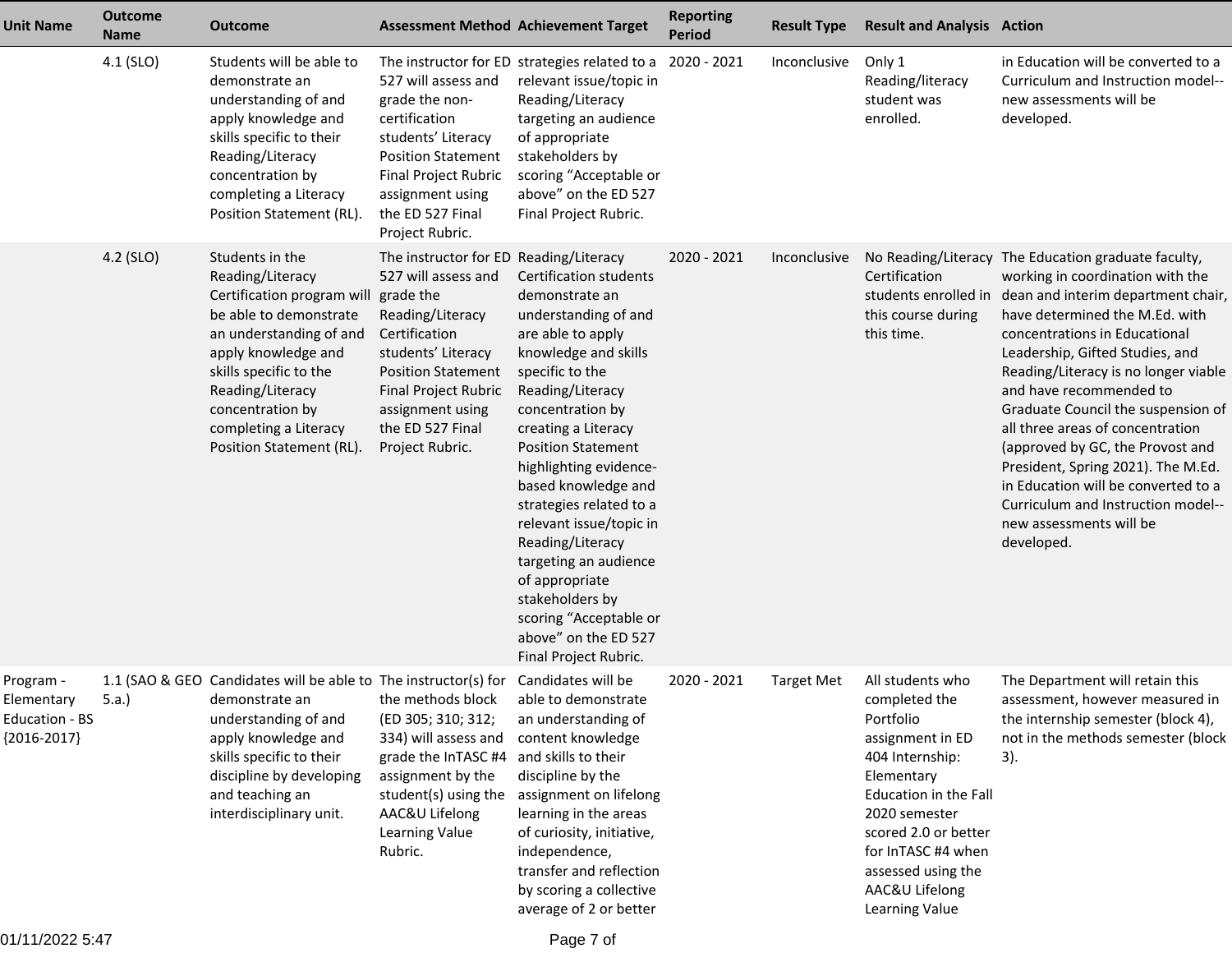| <b>Unit Name</b>                                                  | <b>Outcome</b><br><b>Name</b> | <b>Outcome</b>                                                                                                                                                                                                                                                                                                                                                                                                           |                                                                                                                                                                                    | <b>Assessment Method Achievement Target</b>                                                                                                                                                                                                              | <b>Reporting</b><br><b>Period</b> | <b>Result Type</b>       | <b>Result and Analysis Action</b>                                                                                                                                                                                                                                                                                                                                                                                                                                                                                                                                                                                        |                                                                                                                                                                                                                        |
|-------------------------------------------------------------------|-------------------------------|--------------------------------------------------------------------------------------------------------------------------------------------------------------------------------------------------------------------------------------------------------------------------------------------------------------------------------------------------------------------------------------------------------------------------|------------------------------------------------------------------------------------------------------------------------------------------------------------------------------------|----------------------------------------------------------------------------------------------------------------------------------------------------------------------------------------------------------------------------------------------------------|-----------------------------------|--------------------------|--------------------------------------------------------------------------------------------------------------------------------------------------------------------------------------------------------------------------------------------------------------------------------------------------------------------------------------------------------------------------------------------------------------------------------------------------------------------------------------------------------------------------------------------------------------------------------------------------------------------------|------------------------------------------------------------------------------------------------------------------------------------------------------------------------------------------------------------------------|
| Program -<br>Elementary<br><b>Education - BS</b><br>${2016-2017}$ | 5.a.                          | 1.1 (SAO & GEO Candidates will be able to The instructor(s) for (benchmark or better) 2020 - 2021<br>demonstrate an<br>understanding of and<br>apply knowledge and<br>skills specific to their<br>discipline by developing<br>and teaching an<br>interdisciplinary unit.                                                                                                                                                 | the methods block<br>(ED 305; 310; 312;<br>334) will assess and<br>grade the InTASC #4<br>assignment by the<br>student(s) using the<br>AAC&U Lifelong<br>Learning Value<br>Rubric. | on the AAC&U Lifelong<br>Learning Value Rubric.                                                                                                                                                                                                          |                                   | <b>Target Met</b>        | the overall average<br>for the group was<br>3.49.<br>No data is available<br>for the SP21<br>semester as of<br>$4/9/21$ .                                                                                                                                                                                                                                                                                                                                                                                                                                                                                                | Rubric. Additionally, The Department will retain this<br>assessment, however measured in<br>the internship semester (block 4),<br>not in the methods semester (block<br>3).                                            |
|                                                                   | 1.2 (PO 2.c.)                 | Strengthen and Expand<br>K-12 Partnerships-<br>Partners will co-construct focus group<br>mutually beneficial P-12<br>school and community<br>arrangements, including<br>technology-based<br>collaborations, for clinical construct mutually<br>preparation and share<br>responsibility for<br>continuous improvement<br>of candidate preparation<br>(Council of Accreditation<br>for Educator Preparation,<br>CAEP 2.1). | The department of<br>education will hold<br>meetings with<br>various partners (K-<br>12 teachers) to co-<br>beneficial P-12<br>partnerships.                                       | The department of<br>education and various<br>partners will host 2<br>focus groups during<br>the academic year in<br>12 administration, K- which they will share<br>opinions about<br>developing at least<br>one new mutually<br>beneficial partnership. | 2020 - 2021                       | Inconclusive             | The program may<br>"focus group<br>meetings," but<br>partnership building partners.<br>will remain central<br>to the health and<br>growth of the<br>program. The School<br>of Education is in<br>the process of<br>establishing an<br>Advisory Board and<br>may need to<br>reevaluate this<br>assessment item<br>based upon the new<br>Board and the<br>engagement by the<br>redesigned Teacher<br><b>Education Council</b><br>(which does have<br>external<br>representation as<br>well as<br>representation from<br>across all teacher<br>education programs<br>in the EPP-Educator<br>Preparation<br>Program at MUW). | The program will retain this<br>need to reassess the assessment item for 2021-2022 but<br>language concerning may need to make modifications to<br>it to better reflect the current<br>working model for engaging P-12 |
|                                                                   |                               | 2.1 (SAO & SLO) Candidates will be able to The instructor(s) for Candidates will be<br>demonstrate skills and<br>commitment to creating                                                                                                                                                                                                                                                                                  | the methods block                                                                                                                                                                  | able to demonstrate<br>will assess and grade skills and commitment                                                                                                                                                                                       | 2020 - 2021                       | <b>Target Not</b><br>Met | Only 55% of<br>students cored 2.0<br>or better on the TIAI                                                                                                                                                                                                                                                                                                                                                                                                                                                                                                                                                               | The Department will retain this<br>assessment.                                                                                                                                                                         |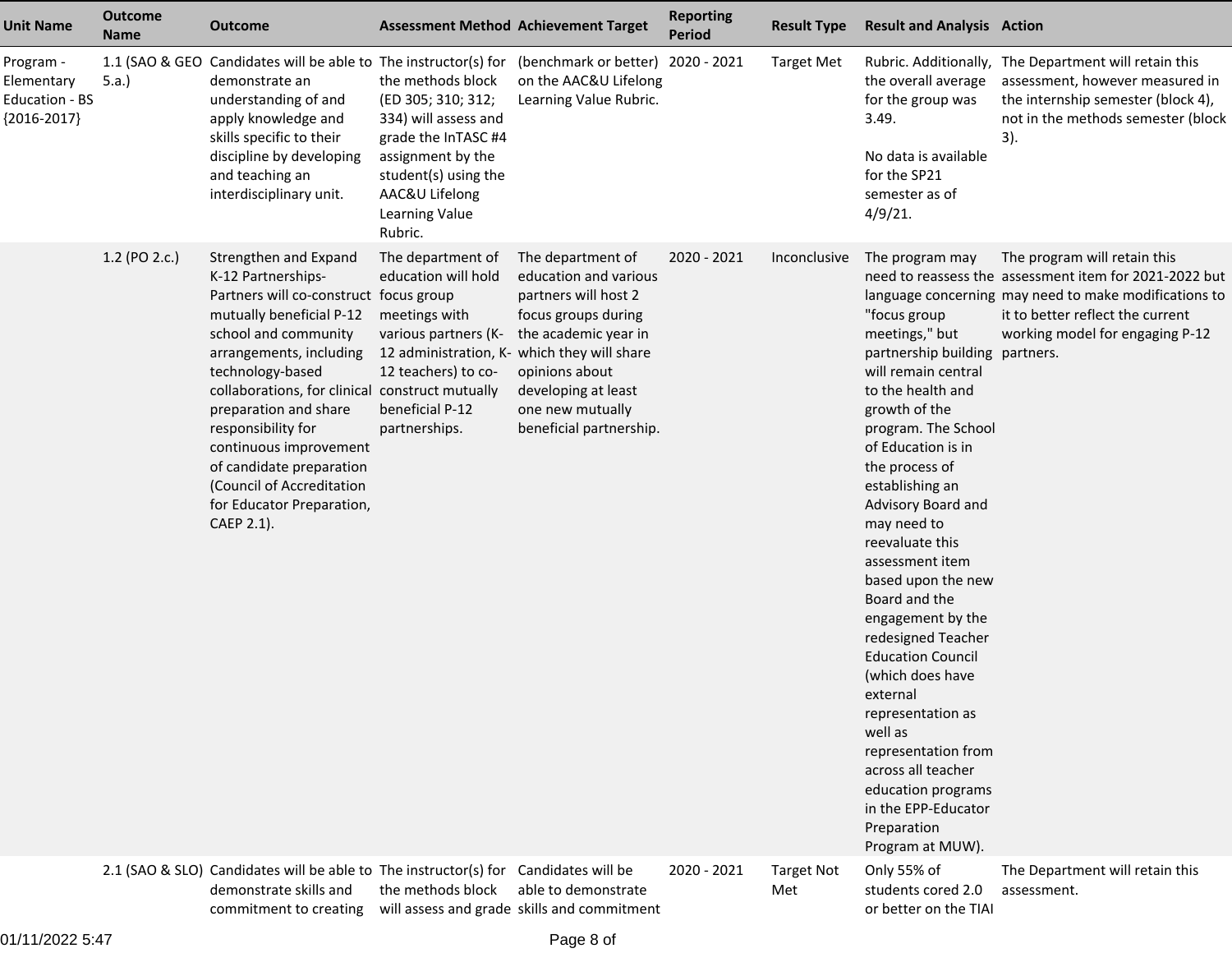| <b>Unit Name</b>                                                        | <b>Outcome</b><br><b>Name</b> | <b>Outcome</b>                                                                                                                                                                                                                                   | <b>Assessment Method Achievement Target</b>                                                                                                                                                                                                                                                                                                                                                                                                 |                                                                                                                                                                                                                                                                                                            | <b>Reporting</b><br><b>Period</b> | <b>Result Type</b>       | <b>Result and Analysis Action</b>                                                                                                                                                                  |                                                                                                                                                                                                                                                                                                                 |
|-------------------------------------------------------------------------|-------------------------------|--------------------------------------------------------------------------------------------------------------------------------------------------------------------------------------------------------------------------------------------------|---------------------------------------------------------------------------------------------------------------------------------------------------------------------------------------------------------------------------------------------------------------------------------------------------------------------------------------------------------------------------------------------------------------------------------------------|------------------------------------------------------------------------------------------------------------------------------------------------------------------------------------------------------------------------------------------------------------------------------------------------------------|-----------------------------------|--------------------------|----------------------------------------------------------------------------------------------------------------------------------------------------------------------------------------------------|-----------------------------------------------------------------------------------------------------------------------------------------------------------------------------------------------------------------------------------------------------------------------------------------------------------------|
|                                                                         |                               | 2.1 (SAO & SLO) supportive environments the candidate(s)<br>that afford all students<br>access to rigorous college Teaching Intern<br>and career-ready<br>standards by successfully Instrument.<br>teaching K-6 students.                        | teaching using the<br>Assessment                                                                                                                                                                                                                                                                                                                                                                                                            | to creating supportive<br>environments that<br>afford all students<br>access to rigorous<br>college and career-<br>supportive<br>environments by<br>successfully teaching<br>K-6 students through<br>scoring on average a 2<br>(acceptable) or above<br>on the Teacher Intern<br>Assessment<br>Instrument. | 2020 - 2021                       | <b>Target Not</b><br>Met | this past Fall 2020,<br>with the overall<br>average for the<br>group being 1.97.                                                                                                                   | The Department will retain this<br>assessment.                                                                                                                                                                                                                                                                  |
|                                                                         |                               | 4.1 (SAO & SLO) Candidates admitted to<br>the Teacher Education<br>Program will have the<br>basic skill set to<br>successfully complete the students' basic skill<br>program and obtain a<br>teaching license.                                   | The Praxis Core<br>exam and the ACT<br>will be a direct<br>assessment of the<br>sets, and the ability<br>of the department<br>to show that<br>students who are<br>admitted to the<br><b>Teacher Education</b><br>Program have the<br>basic skill set to<br>successfully<br>complete the<br>program and obtain<br>a teaching license.<br>The students' scores<br>will coincide with<br>the university's<br>assessment cycle,<br>June to May. | 80% of candidates<br>attempting to be<br>admitted into the<br><b>Teacher Education</b><br>Program will have<br>passing Praxis Core<br>test scores or a<br>composite score of 21<br>or higher on the ACT.                                                                                                   | 2020 - 2021                       | <b>Target Met</b>        | 100% of all<br>Elementary<br><b>Education students</b><br>who entered the<br><b>Teacher Education</b><br>Program completed<br>the program and<br>obtained or will<br>obtain a teaching<br>License. | The Department will determine of a<br>revision of this assessment item, or<br>a new assessment item developed<br>to replace this one, is necessary.                                                                                                                                                             |
| Program -<br>Secondary<br>Teacher<br>Education -<br>MAT {2016-<br>2017} |                               | 1.1 (SAO & SLO) Candidates will be able to The instructor for ED Candidates will be<br>demonstrate an<br>understanding of and<br>apply knowledge and<br>skills specific to their<br>discipline by successful<br>completion of the<br>Internship. | 697 will assess and<br>grade the teaching<br>of the candidate<br>using the Teacher<br>Intern Assessment<br>Instrument.                                                                                                                                                                                                                                                                                                                      | able to demonstrate<br>an understanding of<br>and apply knowledge<br>and skills specific to<br>their discipline by<br>scoring on average a 2<br>(Acceptable) or above<br>on the Teacher Intern                                                                                                             | 2020 - 2021                       | Inconclusive             | The TIAI was not<br>implemented in the<br>2020-2021<br>academic year. ED<br>697 was taught by<br>adjuncts who were<br>not trained to<br>incorporate this<br>assessment                             | The department will retain this<br>assessment for the 2021-2022<br>academic year. Canvas shells will be<br>pre-populated with assessment<br>rubrics and course syllabi will be<br>pre-populated with key assessment<br>assignments with all faculty<br>including adjuncts trained<br>accordingly for assessment |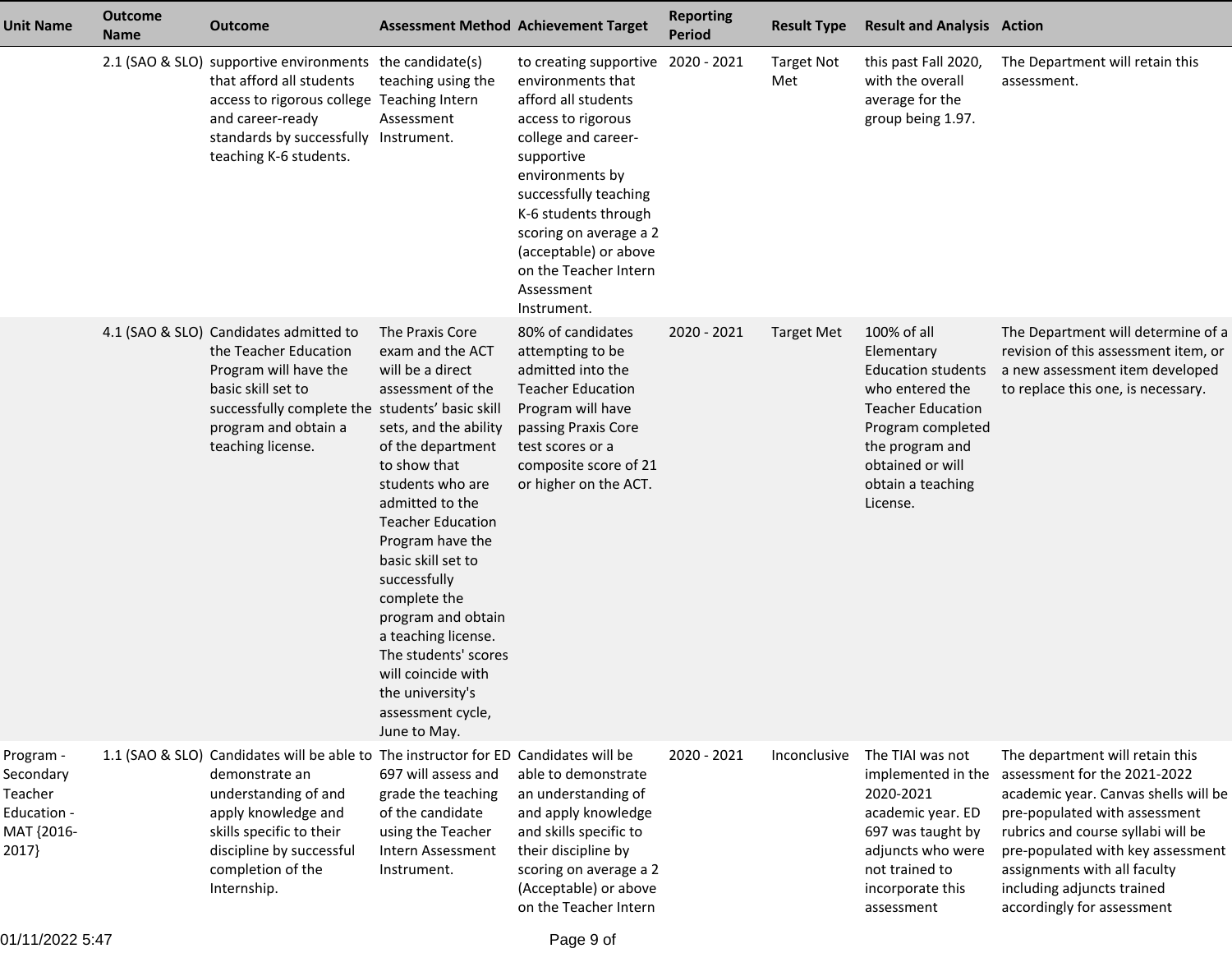| <b>Unit Name</b>                                                        | <b>Outcome</b><br><b>Name</b> | <b>Outcome</b>                                                                                                                                                                                                                                                                                                                                                                                                           |                                                                                                                                                                                             | <b>Assessment Method Achievement Target</b>                                                                                                                                                                                                     | <b>Reporting</b><br><b>Period</b> | <b>Result Type</b>      | <b>Result and Analysis Action</b>                                                                                                                                                                                                                                                                                                                                                                                                                        |                                                                                                                                                                                                                                                                                                                           |
|-------------------------------------------------------------------------|-------------------------------|--------------------------------------------------------------------------------------------------------------------------------------------------------------------------------------------------------------------------------------------------------------------------------------------------------------------------------------------------------------------------------------------------------------------------|---------------------------------------------------------------------------------------------------------------------------------------------------------------------------------------------|-------------------------------------------------------------------------------------------------------------------------------------------------------------------------------------------------------------------------------------------------|-----------------------------------|-------------------------|----------------------------------------------------------------------------------------------------------------------------------------------------------------------------------------------------------------------------------------------------------------------------------------------------------------------------------------------------------------------------------------------------------------------------------------------------------|---------------------------------------------------------------------------------------------------------------------------------------------------------------------------------------------------------------------------------------------------------------------------------------------------------------------------|
| Program -<br>Secondary<br>Teacher<br>Education -<br>MAT {2016-<br>2017} |                               | 1.1 (SAO & SLO) Candidates will be able to The instructor for ED Assessment<br>demonstrate an<br>understanding of and<br>apply knowledge and<br>skills specific to their<br>discipline by successful<br>completion of the<br>Internship.                                                                                                                                                                                 | 697 will assess and<br>grade the teaching<br>of the candidate<br>using the Teacher<br>Intern Assessment<br>Instrument.                                                                      | Instrument in ED 697,<br>Internship Master of<br>Education.                                                                                                                                                                                     | 2020 - 2021                       | Inconclusive correctly. |                                                                                                                                                                                                                                                                                                                                                                                                                                                          | implementation.                                                                                                                                                                                                                                                                                                           |
|                                                                         | 1.2 (PO 2.c.)                 | Strengthen and Expand<br>K-12 Partnerships-<br>Partners will co-construct focus group<br>mutually beneficial P-12<br>school and community<br>arrangements, including<br>technology-based<br>collaborations, for clinical construct mutually<br>preparation and share<br>responsibility for<br>continuous improvement<br>of candidate preparation<br>(Council of Accreditation<br>for Educator Preparation,<br>CAEP 2.1). | The department of<br>education will hold<br>meetings with<br>various partners (K-<br>12 administration, K- which they will share<br>12 teachers) to co-<br>beneficial P-12<br>partnerships. | The department of<br>education and various<br>partners will host 2<br>focus groups during<br>the academic year in<br>opinions about<br>developing at least<br>one new mutually<br>beneficial partnership.                                       | 2020 - 2021                       | Inconclusive            | completed in the<br>2020-2021<br>academic year due<br>to COVID-19.<br>However, the<br>Department of<br><b>Education has</b><br>worked in<br>collaboration with<br>all education<br>programs at MUW<br>to create an EPP-<br>wide (university<br>teacher educator<br>program wide)<br>recruitment and<br>assessment plan<br>with the goal of<br>implementation for<br>Fall 2021.<br>Partnership<br>collaboration for the<br>MAT is a part of that<br>plan. | This process was not The department will retain this<br>item for the 2021-2022 academic<br>year.                                                                                                                                                                                                                          |
|                                                                         |                               | 2.1 (SAO & SLO) Candidates will be able to The instructor for ED Candidates will be<br>demonstrate skills and<br>commitment to creating<br>supportive environments unit developed by<br>that afford all students<br>access to rigorous college the Teaching Unit<br>and career-ready<br>standards by developing<br>a teaching unit.                                                                                      | 697 will assess and<br>grade the teaching<br>the student(s) using<br>Rubric.                                                                                                                | able to demonstrate<br>skills and commitment<br>to creating supportive<br>environments that<br>afford all students<br>access to rigorous<br>college and career-<br>supportive<br>environments by<br>developing a reading<br>program specific to | 2020 - 2021                       |                         | Rubric was not<br>2020-2021<br>academic year. ED<br>697 was taught by<br>adjuncts who were<br>not trained to<br>incorporate this<br>assessment<br>correctly.                                                                                                                                                                                                                                                                                             | Inconclusive The Teaching Unit The department will retain this<br>assessment for 2021-2022. Canvas<br>implemented in the shells will be pre-populated with<br>corresponding assessment rubrics<br>and course syllabi will be pre-<br>populated with key assessment<br>assignments for all faculty,<br>including adjuncts. |